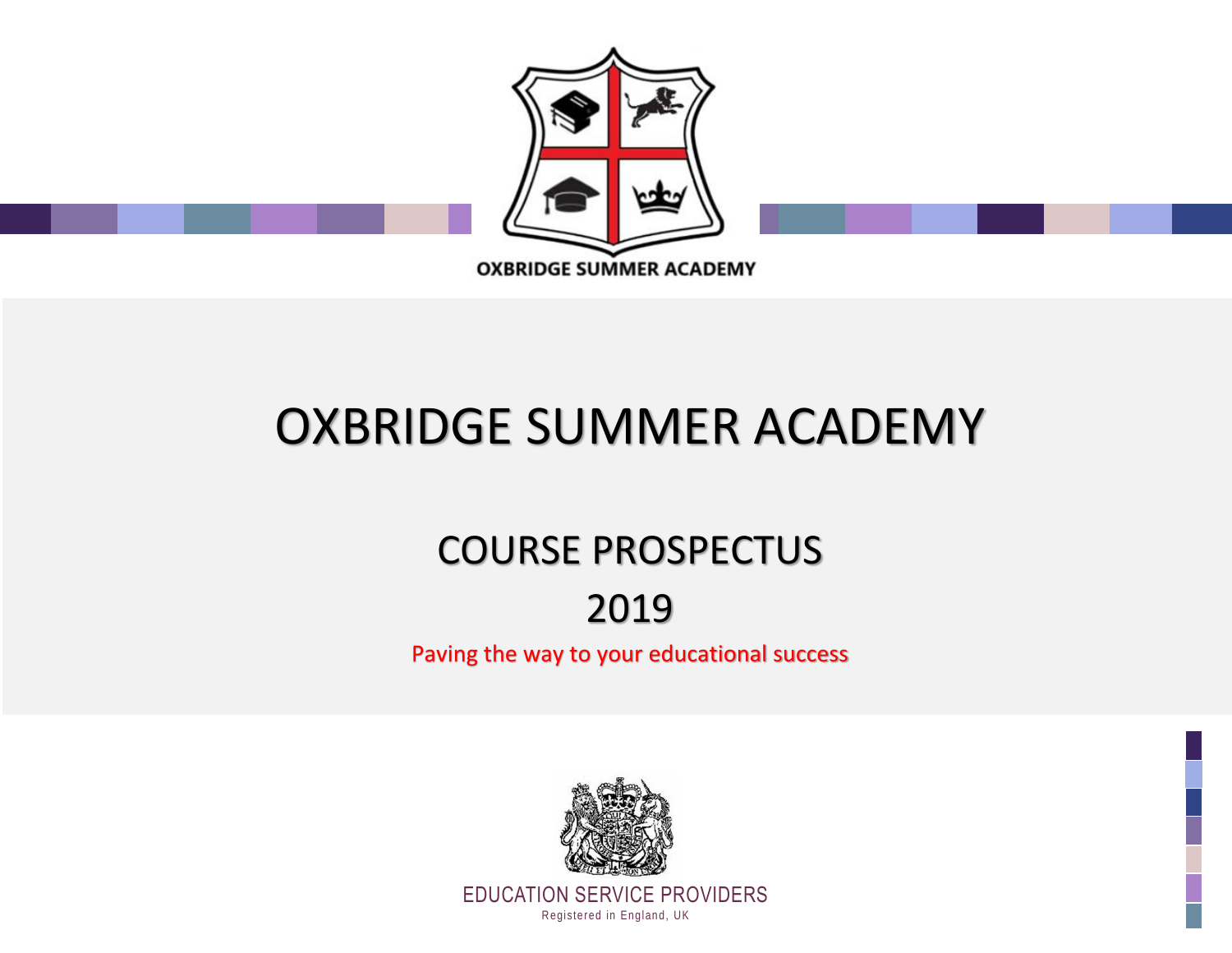

*"Education is not the filling of <sup>a</sup> pot but the lighting of a fire." a fire.*

*Y. B. Yeats Certificate >>>*

#### *Our Expertise >>> Our Expertise >>>*

Our company profile has extremely  $\sim$  successful course advisors who are  $\sim$ best in their fields in what they do. Members of our compnay have an excellent track record of successfully sending applicants to top universities. Our company profile has extremely successful course advisors who are best in their fields in what they do. Members of our compnay have an excellent track record of successfully sending applicants to top universities.

## *What will you gain from us?*



| Certificate >>>                | on our letterhead, which you | in the UK.                     | school is beneficial for      |
|--------------------------------|------------------------------|--------------------------------|-------------------------------|
| You get a certificate from a   | can give your teachers for   |                                | applications to top US and    |
| UK-registered company          | them to refer to when it is  | Develop your skills >>>        | Canadian universities as      |
| confirming your completion     | time for them to write your  | Cambridge and Oxford           | well as those in the UK. This |
| of our course(s).              | university reference.        | interview most of the          | is because universities in    |
|                                |                              | students that meet their       | these countries don't look    |
| Feedback >>>                   | Peace of mind >>>            | academic criteria.             | solely for academic           |
| Your course tutor will assess  | We understand that parents   | Statistically speaking,        | excellence: they also prefer  |
| your participation in the      | may feel anxious in letting  | Cambridge interviews 80%       | students who have a track     |
| course through your            | their children go abroad on  | of all the applicants. The     | record of noteworthy extra-   |
| contributions in discussions   | their own. We provide the    | interview is the tricky part   | curricular activities.        |
| and through at least one       | opportunity to experience    | becasue students fail to       | Participation in our summer   |
| written assessment. You will   | the benefits of UK-style     | answer problem solving         | courses is a prime example    |
| get input on areas of          | summer courses in the        | questions on the spot.         | of such an activity, as it    |
| development.                   | trusted environment in your  | Through our courses, we        | demonstrates drive and        |
|                                | home country. Our courses,   | teach you those skill sets     | dedication.                   |
| <b>References &gt;&gt;&gt;</b> | certificates and references  | while also extending your      |                               |
| Your course tutor will         | are equivalent to what you   | general knowledge around       | Moreover, the teachers in     |
| provide us with a report on    | would get at a similar       | your subject.                  | the course can tell them all  |
| all the skills you have        | summer school in the UK, as  |                                | about what it is like being a |
| developed. We save this in     | our trainers are from UK,    | <b>University applications</b> | student in the UK.            |
| our database and can           | the classes are at the same  | >>                             |                               |
| provide a reference for you    | level, and we are registered | Participation in our summer    |                               |
|                                |                              |                                |                               |

#### Contact us at

**[info@oxbridgesummeracademy.co.uk](mailto:info@oxbridgesummeracademy.co.uk)**

or on the web at

www. oxbridgesummeracademy.co.uk

#### *We are with you every step of the way >>>*

You will be able to access our tutors/company when the time comes for actually making applications. We provide services for editing personal statements and UK university interview preparation to students in the UK and China through Skype. We are happy to offer these services to participants of our courses when the time for application comes: and as we will have your course record on file, we will be able to offer you a more bespoke service. Knowing our students gives us an edge in prepping them.Ou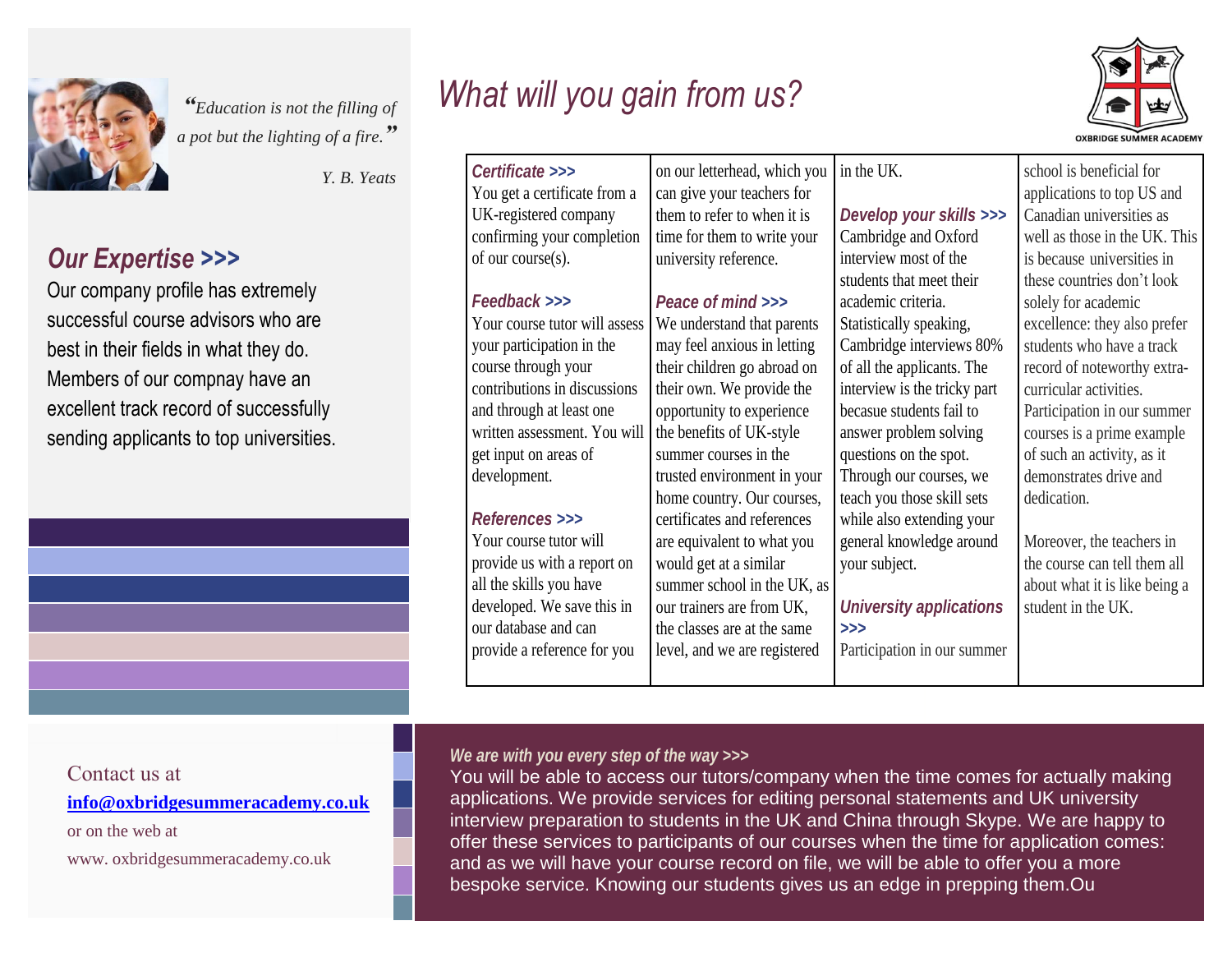

### *How will this course help you? >>>*

You will learn valuable skills that you can use even if you don't take science as a career.

You will learn to think critically and debate social issues, develop your science writing skills, and expand your subject knowledge.

You will have a deeper realisation of what it means to be a scientist or a medical professional in the 21st century global context.

## *Genetic Engineering and Ethics of Science and Medicine*

*The ability to manipulate the building blocks of life opens up exciting possibilities, but also a multitude of ethical conundrums. The student of these sciences should be able to articulate the issues clearly and be able to intelligently discuss all aspects of the debate.*

### *What is the course about? >>>*

This course looks into some of the topics that are relevant to curriculum topics such as genetic engineering and genetic modification. The course explores how the industry in the developed world is currently using these

technologies and also looks into the medical applications such as gene therapy and embryo screening.

For young people today who are going to lead the next generation or work in science, it is very important that they identify that science is

not only about theories. The application of science requires responsibility and ethical consideration.

For example: how far should technology be allowed? Should designer babies be a possibility? Why is it that Canada has

decided to implement genetically engineered purple tomatoes, but the EU decided not to? Exploring such case studies will offer students a holistic global understanding of the issues.





### *Did you know? >>>*

- That genetically engineered purple tomatoes have been created?
- And also, glow-in-the-dark mice?
- Or that bacteria can be used to make insulin for human use?

Do you think that these are all equally good or bad? If not, how would you rank them … and why?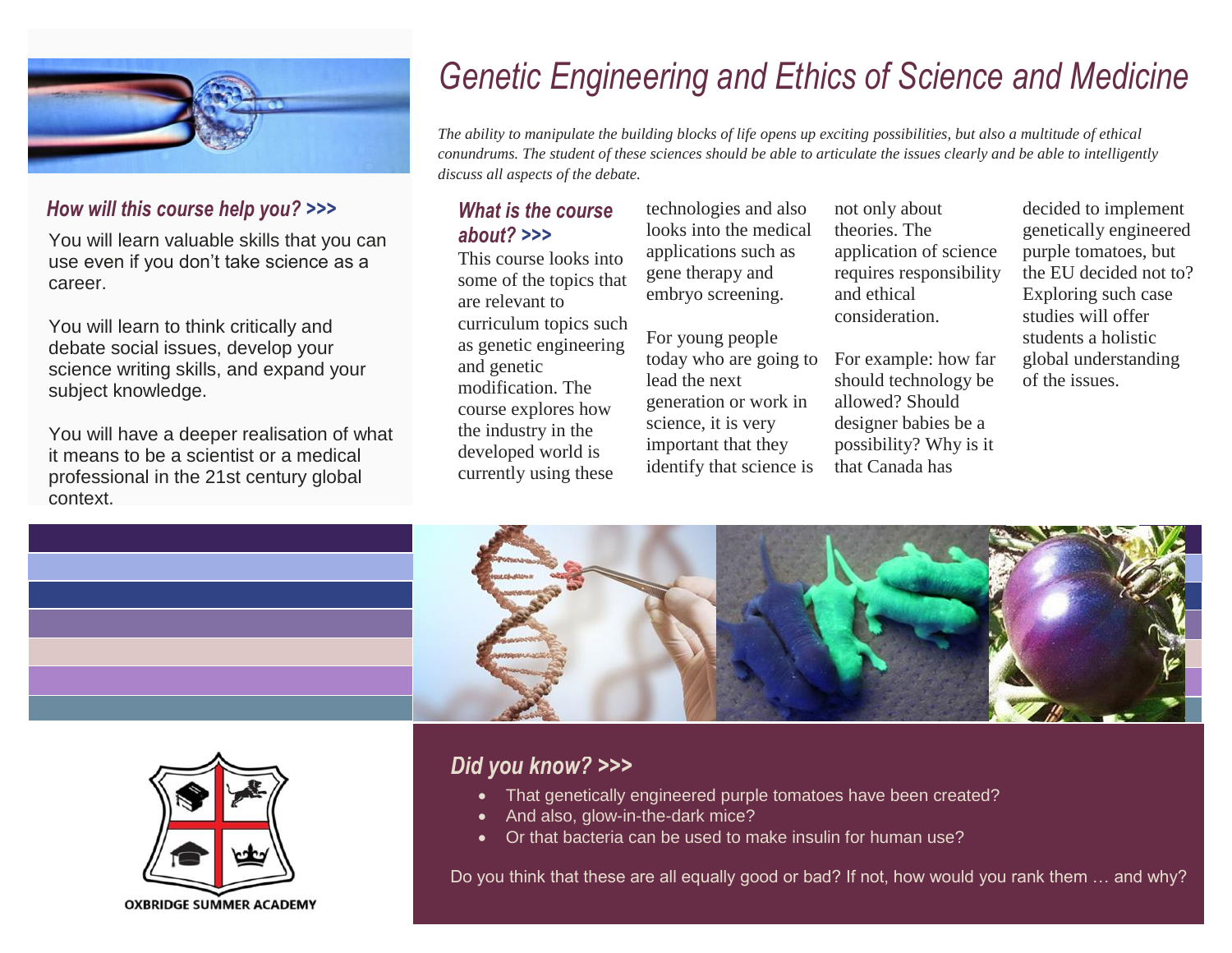

### *How will this course help you? >>>*

You will pick up crucial skills in terms of experiment design and learn to evaluate the validity of experiments.

You will develop curiosity about the mind.

This course will make you challenge your thinking, whether you want to be a scientist, or a doctor or work in advertising, banking or business.

## *Experimental Psychology and Neuroscience*

*From economics to neuroscience, in today's world the study of psychology has become phenomenally important: Why do we think the way we do? How do children think differently to adults? While it's easy to suggest plausible answers to these questions, Experimental Psychology attempts to answer them in am evidence-based, rigorous* 

#### *What is the course about? >>> manner.*

This course is modelled after an actual Cambridge University course at a level that younger students can access.

The way your mind functions has a lot to do with the way you are, and the things you do. It's amazing how every 'unique' mind, at some level, functions similarly.

This course will take you to a journey of the mind from learning about your memory to dreams. It will look into neuroscience and how the brain, its anatomy and its

chemistry can impact on people's lives and personality.

It will also look into diseases of the brain such as schizophrenia and depression and what causes them. It will also look into attachment of infants to their primary caregivers and how

these early relationships impact development in later life.

From psychology of self to psychology of how crowds behave – this course will give you a wide introduction to the field by learning about experiments and models in psychology.





## *Did you know? >>>*

- If a duck hatches and you are the first person in front of it, it will think you are its mother.
- Did you know that it is possible to literally die of a broken heart? It is called stress cardiomyopathy.
- All major businesses have psychologists working for them.

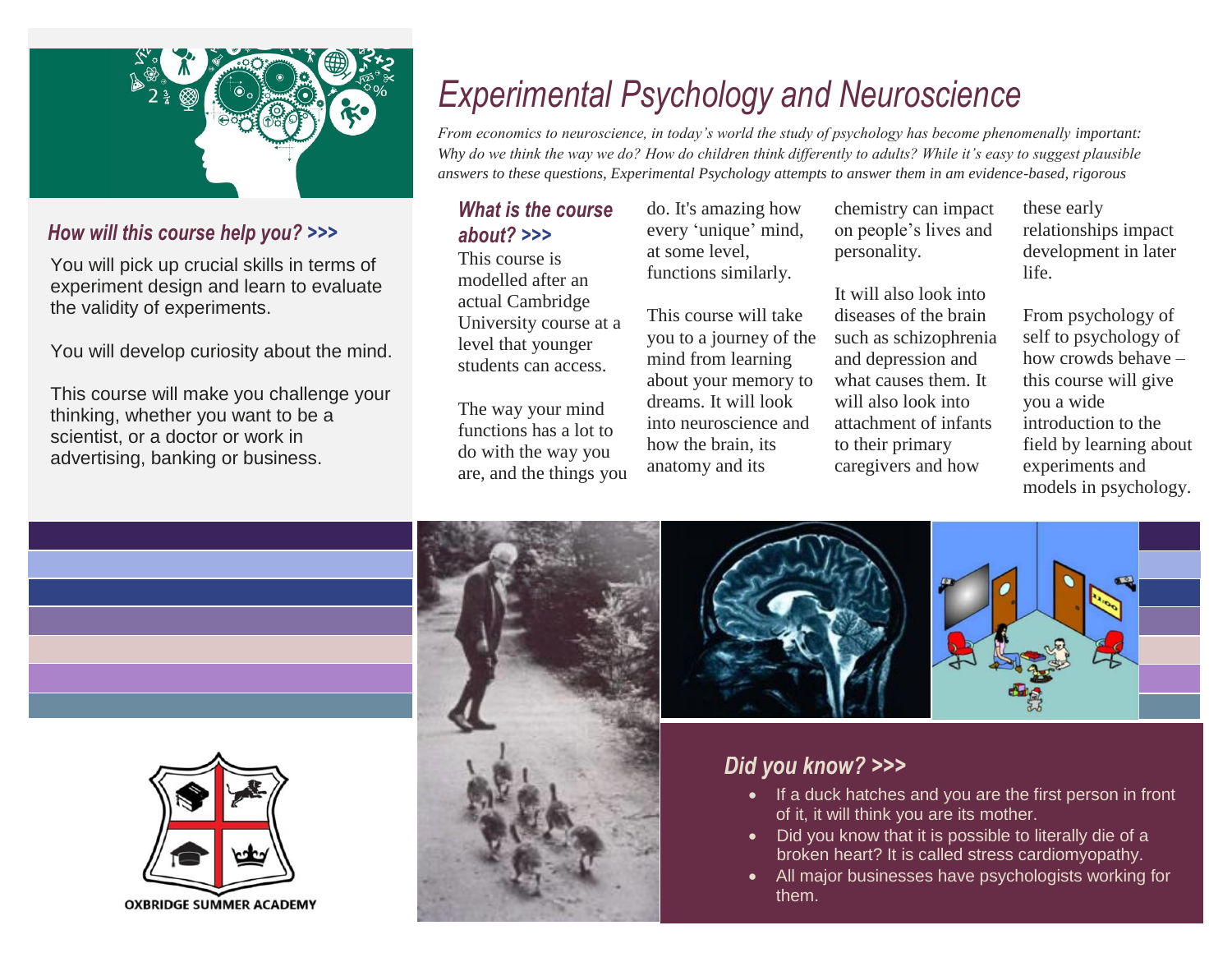What's in a name? That which we call a rose by any other name would smell as sweet. William Shakespeare

### *How will this course help you? >>>*

In this course you will develop a more nuanced and critical approach to linguistic and literary analysis.

You will learn to think critically, debate with your peers and develop your analytical writing.

You will deepen your interest and passion for literature.

## *English Language and Literature*

*Reading literature can be an enjoyable pastime, but studying literature can be much more rewarding as it makes one reflect on the context of the story being told, and encourages us to draw parallels and comparisons between what we are reading and the state of our society: this connects us to larger truths about ourselves and the human condition.*

#### *What is the course about? >>>*

In this course, you will have the chance to immerse yourself in some of the greatest works written in the English language.

You will also improve your analytical and written skills, looking closely at how a text's

language, form and structure help to shape meaning. You will cover the basics of various topics, such as analysing fictional and non-fictional texts, comparing texts, and creative writing.

As well as looking at the specifics of each text, you will explore broader questions, such as:

"*How does the study of literature impact on the real world?*"

"*What role does literature play in society?*"

"*How has literature changed over time?*

*What kinds of ethical interventions can literature make in creating a more fair and open society?"*

*"What is the relationship between literature and identity?"*



### *Did you know? >>>*

- Shakespeare's official birth and death dates are the same? (23 April 1564 – 23 April 1616).
- Charles Dickens had a keen interest in the supernatural?
- J. K. Rowling wrote her first story when she was six?!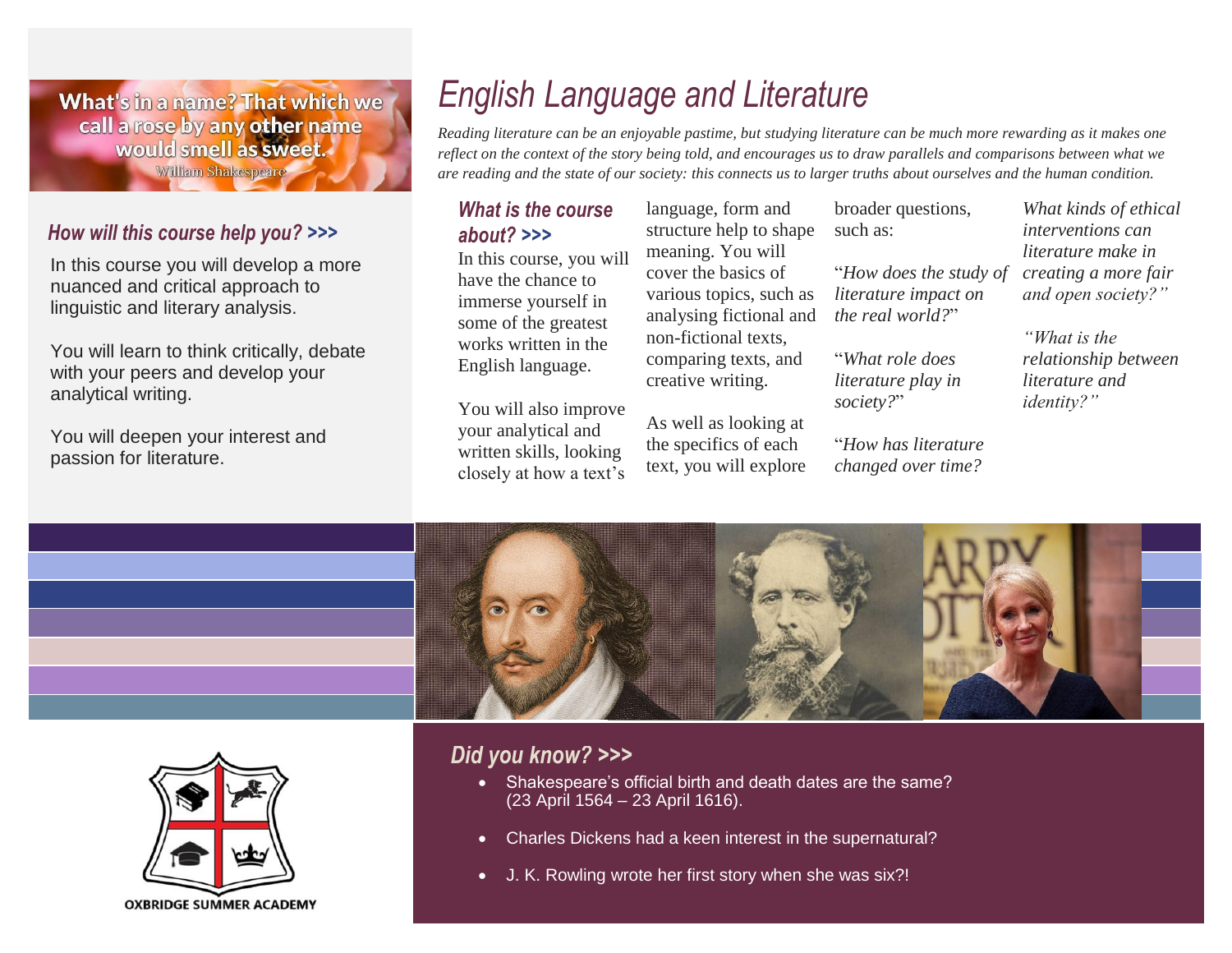

### *How will this course help you? >>>*

You will learn how to articulate a research problem and gain experience in conducting self-directed investigations.

You will develop group-working and presentation skills.

These are all transferable skills that you will find valuable in all walks of life, but particularly in careers that are mathematics-based, such as in finance and investment banking.

## *Thinking Mathematics*

*Mathematics is everywhere – even if you don't wish to follow a career in it, you are almost guaranteed to need some aspect of it in whatever path you want to follow. This course will help you develop skills beyond just doing problems from a textbook.*

### *What is the course about? >>>*

Most people appreciate that at its core, Mathematics is about problem solving and pattern finding.

However, a much underrated ability, apart from these, is that of being able to ask interesting

questions and pursue your own lines of investigation. School courses typically do not give much importance to openended, free-form investigations, so that is what this course focusses on.

You will be given a set of interesting projects

which typically start off with a few basic questions to check that you have understood the premise presented, and then guide you to follow your own investigations.

You will be working in groups: at the end of each session, you will prepare a presentation

so that you can report back to the class on your chosen project and the results you have found.

The focus will be on explaining what you are investigating and the approach you have taken, rather than on whether you have got the "correct" answer.





## *Did you know? >>>*

- The first shape above is called a Koch Snowflake. It has a limited area, but an unlimited perimeter. So, you can colour it in, but you can't draw around it with a pencil!
- There are different sizes of infinity.

Quick puzzle: which area is greater in the second diagram – the red, or the blue? (Without using a ruler!)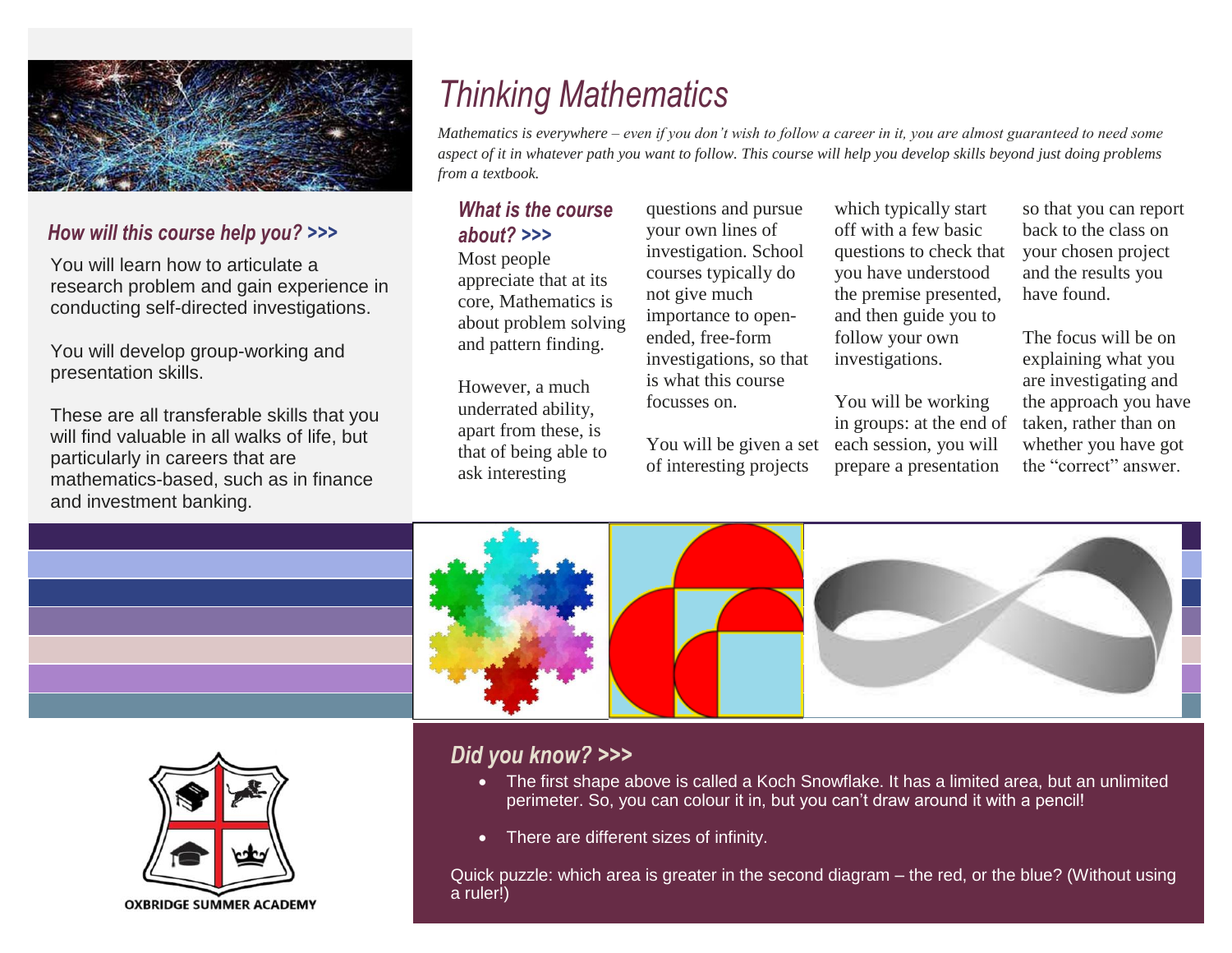## *Company Profile*

| Ms. Emma Zaman >>><br>M.A. (Cantab)                                                 | <b>Course Coordinator</b><br>and Teacher Recruitment                                                                                                                                | Born in Ireland and proudly holding Irish citizenship, Emma<br>moved to the UK to finish her schooling. She completed her<br>undergraduate degree in Education and Biological Sciences<br>from the University of Cambridge. She gained a post<br>graduate teaching qualification from King's College London<br>and an MSc in Learning and Teaching from University of<br>Oxford. As a practicing qualified teacher, she has<br>successfully prepared students for their Oxbridge<br>interviews. Her school (Brampton Manor Academy) was<br>recently in the national news on account of the number of<br>Oxbridge offers their students received. |
|-------------------------------------------------------------------------------------|-------------------------------------------------------------------------------------------------------------------------------------------------------------------------------------|--------------------------------------------------------------------------------------------------------------------------------------------------------------------------------------------------------------------------------------------------------------------------------------------------------------------------------------------------------------------------------------------------------------------------------------------------------------------------------------------------------------------------------------------------------------------------------------------------------------------------------------------------|
| Mr. Masum Shaikh >>><br>M.A., M.Math. (Cantab)<br>M.Sc. (Warwick)                   | <b>Academic Advisor for Mathematics</b><br>and Course Coordinator                                                                                                                   | Masum graduated from the University of Cambridge with<br>an M.Math. After working in the finance industry for a few<br>years, he went back to university to do a second masters: an<br>MSc in Financial Maths. He is still working in finance, but<br>in a much more quantitative, analytical role. He also holds<br>qualified teacher status, and has been a school governor.                                                                                                                                                                                                                                                                   |
| Dr. Samiha Shaikh >>><br>Ph.D. (Cantab)<br>Post Doc. Fellow (Oxon)                  | Academic Advisor for Biological Sciences<br>https://www.ndcn.ox.ac.uk/team/samiha-shaikh                                                                                            | Samiha is an established postdoctoral fellow at University<br>of Oxford. Prior to attaining a position at Oxford, she has<br>obtained her PhD from the University of Cambridge in<br>Genetics.                                                                                                                                                                                                                                                                                                                                                                                                                                                   |
| Dr. Fariha Shaikh >>><br>Ph.D. (KCL)<br>Lecturer in Post-colonial literature.       | <b>Academic Advisor for English</b><br>https://www.birmingham.ac.uk/staff/profiles/english/shaikh-<br>fariha.aspx                                                                   | Fariha is a highly accomplished lecturer in Victorian<br>literature at the university of Birmingham. She is an expert<br>speaker on BBC for the documentary 'The Novel'. She will<br>also be appearing at Hay Festival 2019 (one of UK's largest<br>literature festivals) to give a talk.                                                                                                                                                                                                                                                                                                                                                        |
| Dr. Maliha Shaikh >>><br>$M.B.B.S.$ (QMUL), $M.R.C.P.$<br>Consultant Rheumatologist | <b>Academic Advisor for Biological Sciences</b><br>and Course Coordinator for Medical Courses<br>https://www.researchgate.net/scientific-<br>contributions/82534902 Maliha F Shaikh | As well as a senior practising medical doctor, Maliha is a<br>clinical research fellow at the Royal College of Physicians<br>and has published papers and given speeches at<br>rheumatology conferences. We are in talks with Green Life<br>Hospital Dhaka to organize workshops for student doctors,<br>for which Maliha will be leading the project.                                                                                                                                                                                                                                                                                           |

*Your success is our success, and so we only contract the best teachers to deliver our courses. All our teachers are thoroughly vetted, British working professionals who share our vision.*